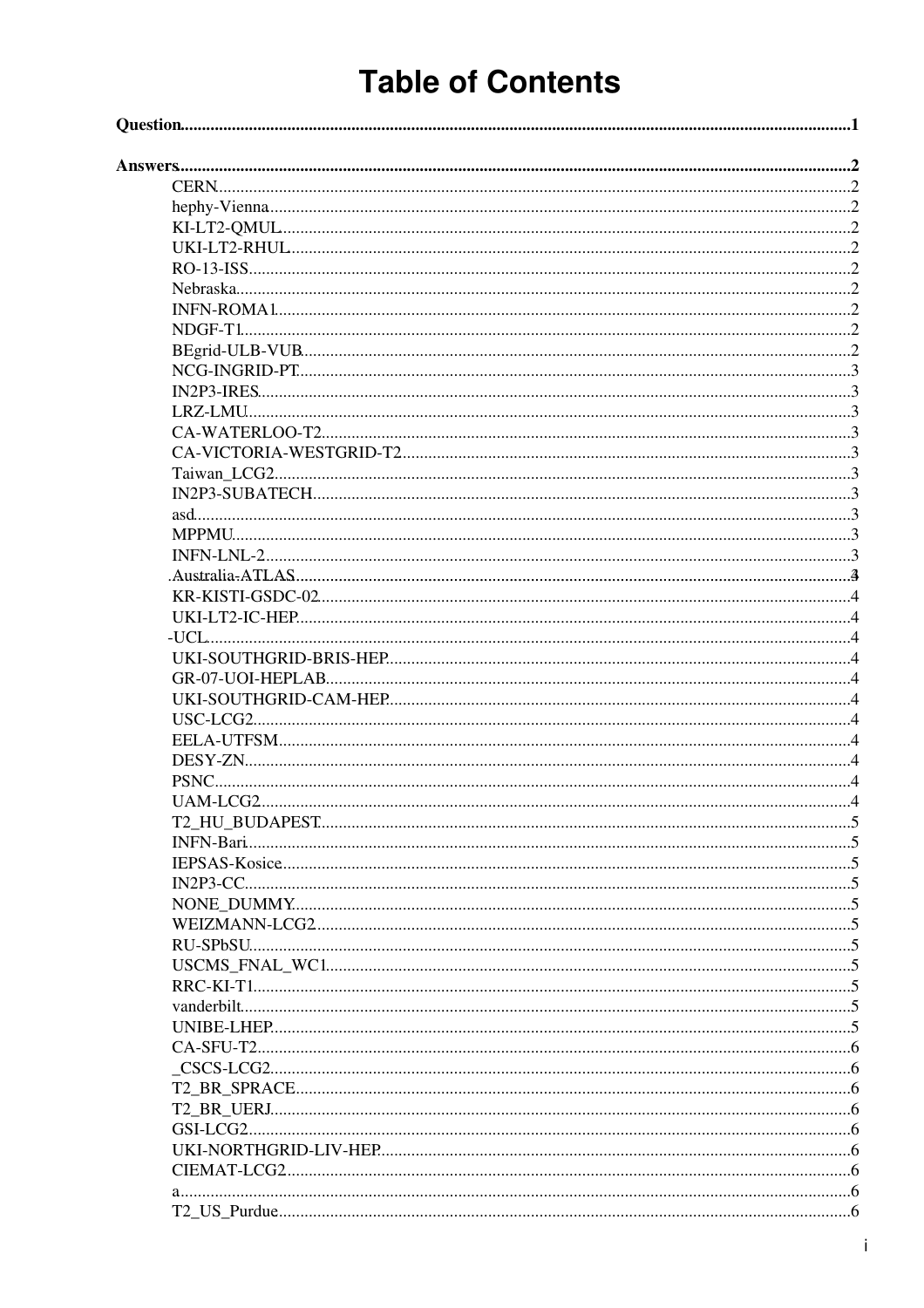# **Table of Contents**

| <b>Answers</b> |  |
|----------------|--|
|                |  |
|                |  |
|                |  |
|                |  |
|                |  |
|                |  |
|                |  |
|                |  |
|                |  |
|                |  |
|                |  |
|                |  |
|                |  |
|                |  |
|                |  |
|                |  |
|                |  |
|                |  |
|                |  |
|                |  |
|                |  |
|                |  |
|                |  |
|                |  |
|                |  |
|                |  |
|                |  |
|                |  |
|                |  |
|                |  |
|                |  |
|                |  |
|                |  |
|                |  |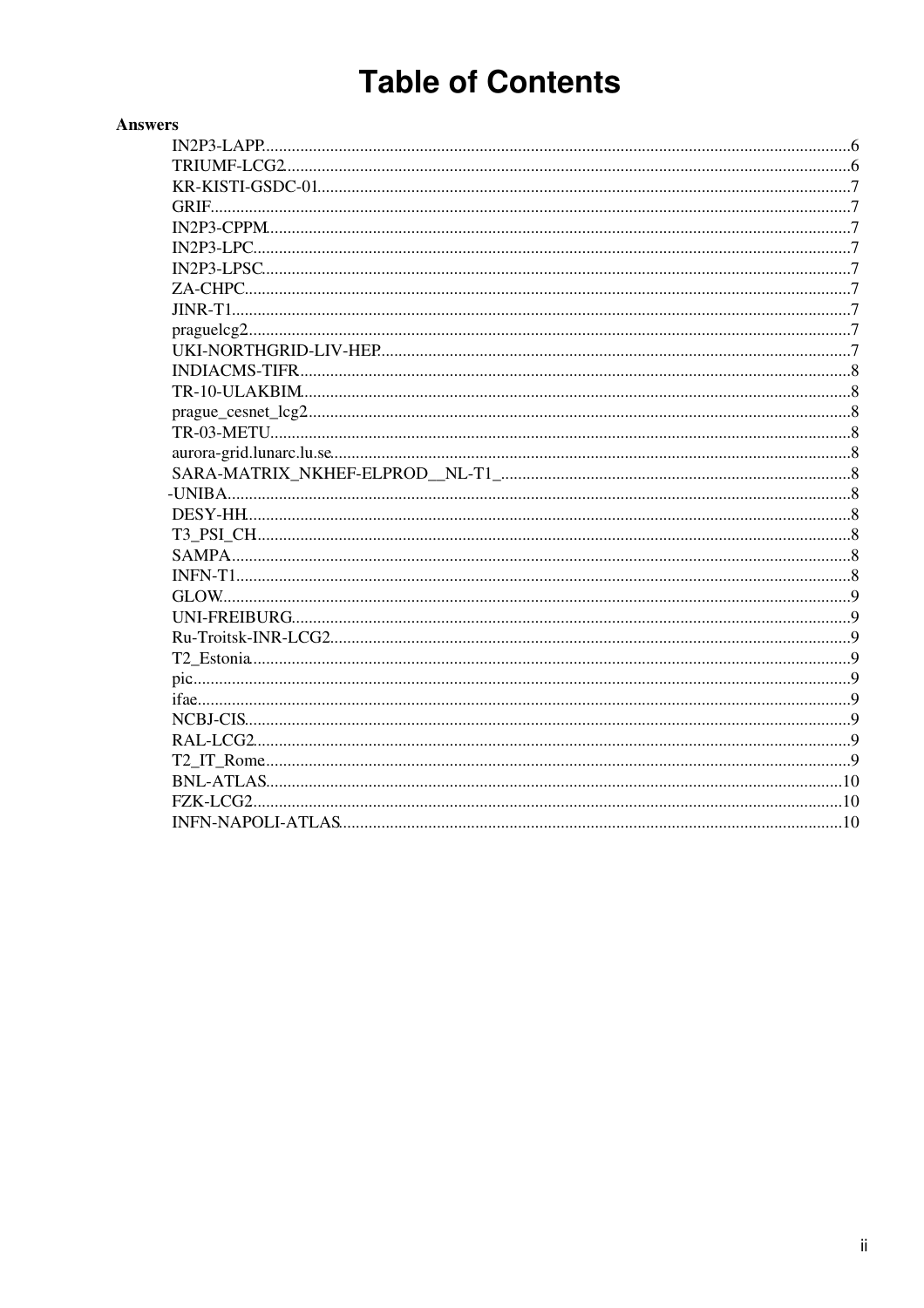# <span id="page-2-0"></span>**Question**

Question 6. Do you share any of your storage infrastructure with other (i.e., non-WLCG) communities? This question excludes commonly shared infrastructure, such as networking and monitoring.If you do share storage, what impact does that have on your choice of technologies?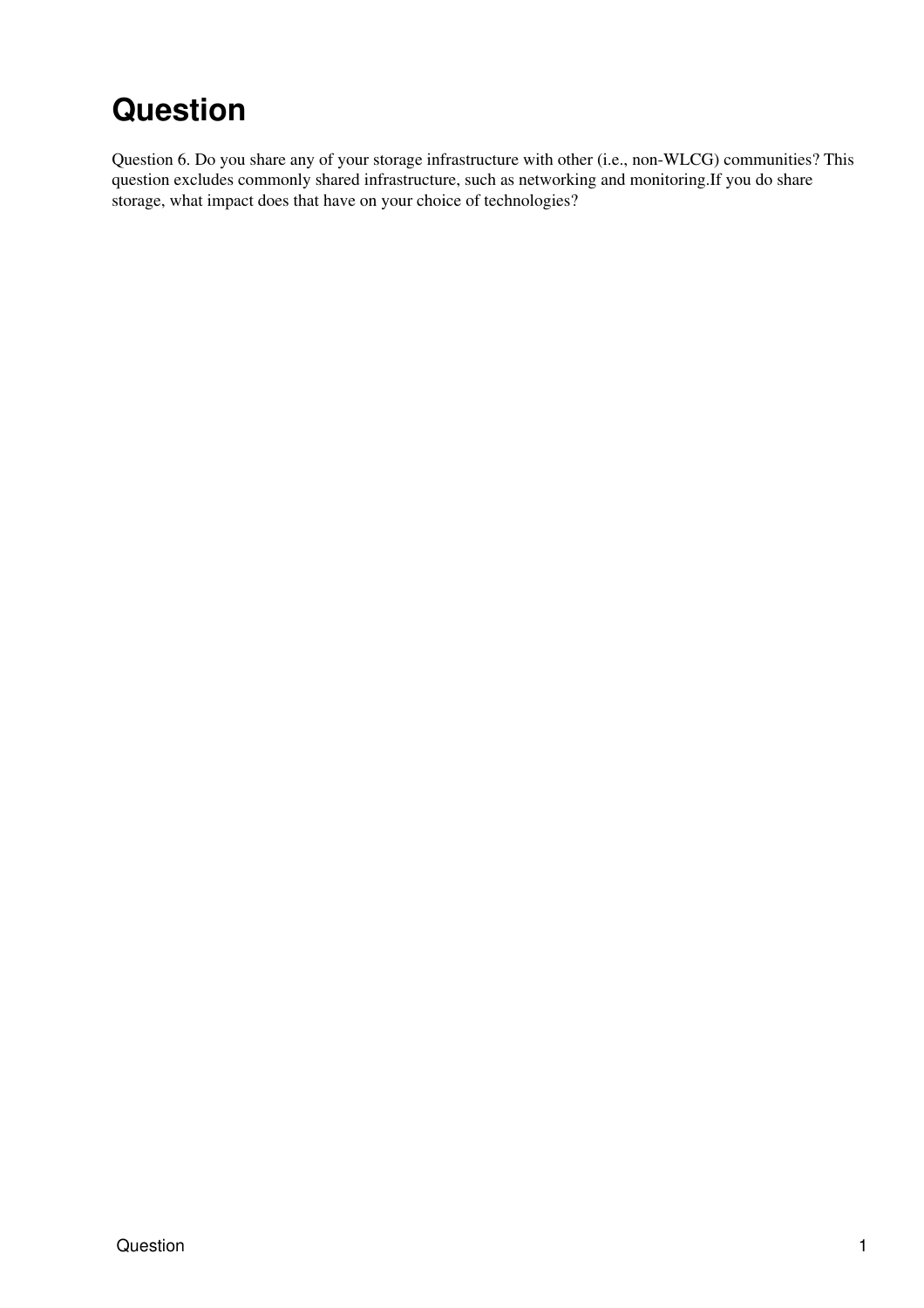# <span id="page-3-0"></span>**Answers**

# <span id="page-3-1"></span>**CERN**

Yes. Numerous smaller HEP experiments. Impact on choice of technology - minimal, technology choice is driven by WLCG.

HPC stuff, QCD, theory, beams, AMS (<https://greybook.cern.ch/greybook/experiment/recognized> <sup>7</sup>).

# <span id="page-3-2"></span>**hephy-Vienna**

Some part of the storage is used by our local community. We choose EOS, as we expect that it addresses best the different needs.

# <span id="page-3-3"></span>**KI-LT2-QMUL**

Our site supports over 20 other VOs including SKA and LSST. storage needs to work for all stakeholders. A wlcg only solution is of no use to us

# <span id="page-3-4"></span>**UKI-LT2-RHUL**

Not yet but planning to share a HDFS ~1 PB.

## <span id="page-3-5"></span>**RO-13-ISS**

no impact

## <span id="page-3-6"></span>**Nebraska**

We do not share any bulk storage infrastructure. We do share things like backup disk vaults and VM iSCSI targets but these devices are not part of any resource available outside our operation.

## <span id="page-3-7"></span>**INFN-ROMA1**

We do offer storage areas to other experiments, with no significant impact on the choices of our technologies as they are all integrated into a global, hyperconverged system

## <span id="page-3-8"></span>**NDGF-T1**

No, not yet, but offering it to one or two new communities based on the solid storage technology we are running.

## <span id="page-3-9"></span>**BEgrid-ULB-VUB**

Yes, we share it with 2 other experiments. Only WLCG/CMS drives our choices, being our largest client.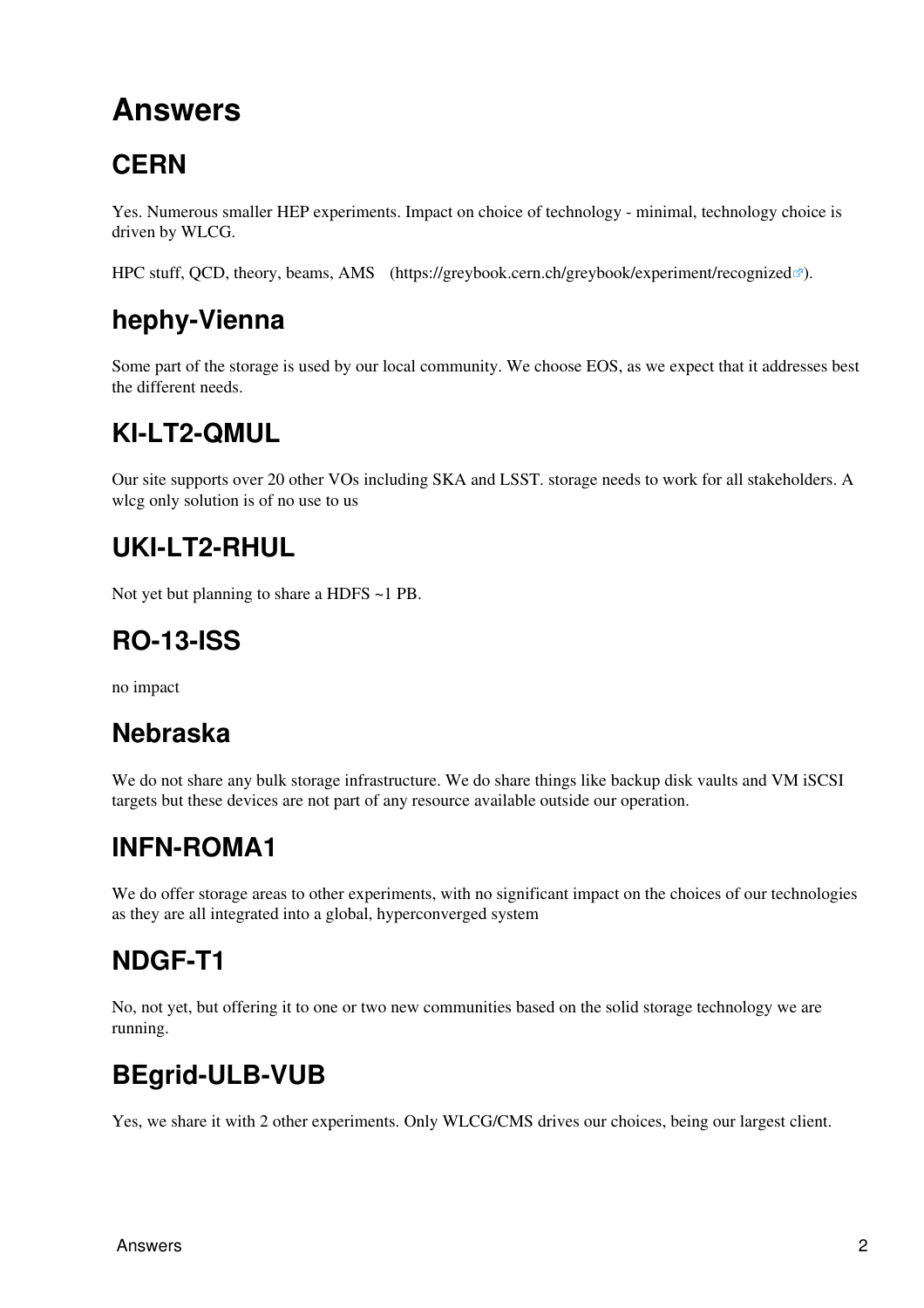#### <span id="page-4-0"></span>**NCG-INGRID-PT**

Yes. We need to support HTP and HTC workloads with POSIX access. We also need to support cloud block storage and object storage.

## <span id="page-4-1"></span>**[IN2P3](https://twiki.cern.ch/twiki/bin/view/LCG/IN2P3)-IRES**

We are sharing the storage with other non-LHC VOs (BELLE 2, biomed, France Grilles, local VOs, ...). As all these VOs are using DPM, it does not impact our technology choice.

## <span id="page-4-2"></span>**LRZ-LMU**

Not currently. But we are in discussion with other science communities to share the storage.

## <span id="page-4-3"></span>**CA-WATERLOO-T2**

No sharing right now. If we did go in this direction, would explore [StoRM](https://twiki.cern.ch/twiki/bin/view/LCG/StoRM) on Lustre (though expect lower reliability in this configuration based on experience)

## <span id="page-4-4"></span>**CA-VICTORIA-WESTGRID-T2**

dCache is also used by Belle. We also have Ceph storage that is used for our Openstack cloud but not for dCache.

# <span id="page-4-5"></span>**Taiwan\_LCG2**

We do share our storage infrastructure with other communities. The most impact on our choice of technologies is posix-direct access requirement from applications and workflows. So, we can only support such applications with [CephFS](https://twiki.cern.ch/twiki/bin/edit/LCG/CephFS?topicparent=LCG.QosSurveyAnswersQ6;nowysiwyg=1) or EOS-fuse.

#### <span id="page-4-6"></span>**[IN2P3](https://twiki.cern.ch/twiki/bin/view/LCG/IN2P3)-SUBATECH**

No (do not share)

#### <span id="page-4-7"></span>**asd**

#### <span id="page-4-8"></span>**MPPMU**

yes

#### <span id="page-4-9"></span>**INFN-LNL-2**

No, our T2 storage is dedicated to CMS and ALICE

#### <span id="page-4-10"></span>**Australia-ATLAS**

 $N<sub>0</sub>$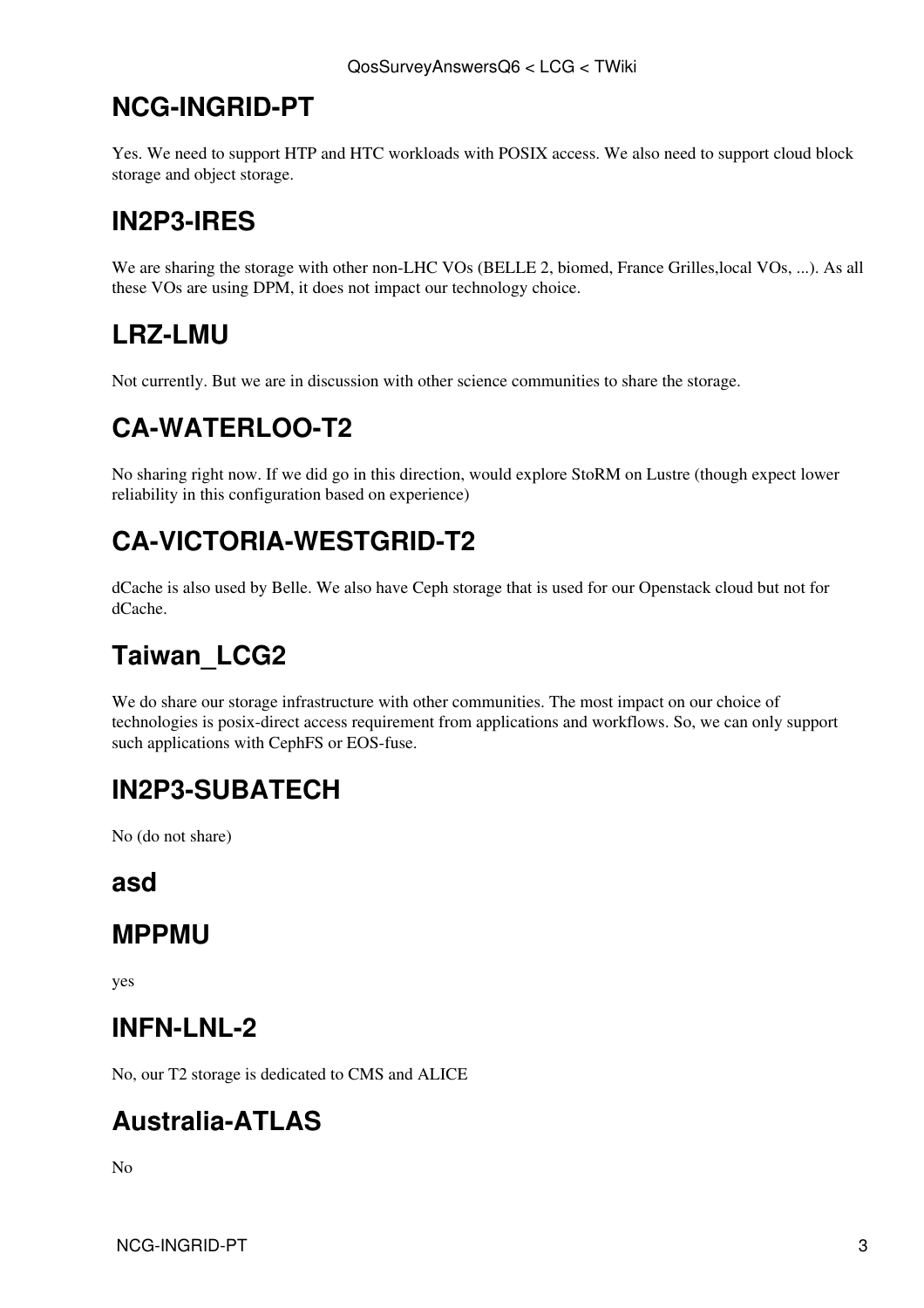T3 clusters also run non-WLCG jobs. Some users at ARNES got used to dCache at ARNES to store larger amount of data for data processing on T3 clusters.

## <span id="page-5-0"></span>**KR-KISTI-GSDC-02**

No, We provided the dedicated storage for WLCG Tier-2. Non-WLCG storage is physically separated. In addition, we have no plan to share the storage to non-WLCG community.

# <span id="page-5-1"></span>**UKI-LT2-IC-HEP**

Yes (for sharing, mainly astro and neutrino physics), no (for choice of tecnology)

#### <span id="page-5-2"></span>**-UCL**

## <span id="page-5-3"></span>**UKI-SOUTHGRID-BRIS-HEP**

[PheDex](https://twiki.cern.ch/twiki/bin/edit/LCG/PheDex?topicparent=LCG.QosSurveyAnswersQ6;nowysiwyg=1) box is shared with RALPP & Oxford

#### <span id="page-5-4"></span>**GR-07-UOI-HEPLAB**

No

#### <span id="page-5-5"></span>**UKI-SOUTHGRID-CAM-HEP**

No

#### <span id="page-5-6"></span>**USC-LCG2**

NO

#### <span id="page-5-7"></span>**EELA-UTFSM**

Yes

#### <span id="page-5-8"></span>**DESY-ZN**

Yes. WLCG storage is not shared though, it is run on an independent dCache instance.

## <span id="page-5-9"></span>**PSNC**

Currently only DPM is shared, but we there is a plan to migrate DPM and XROOD to dCache.

#### <span id="page-5-10"></span>**UAM-LCG2**

No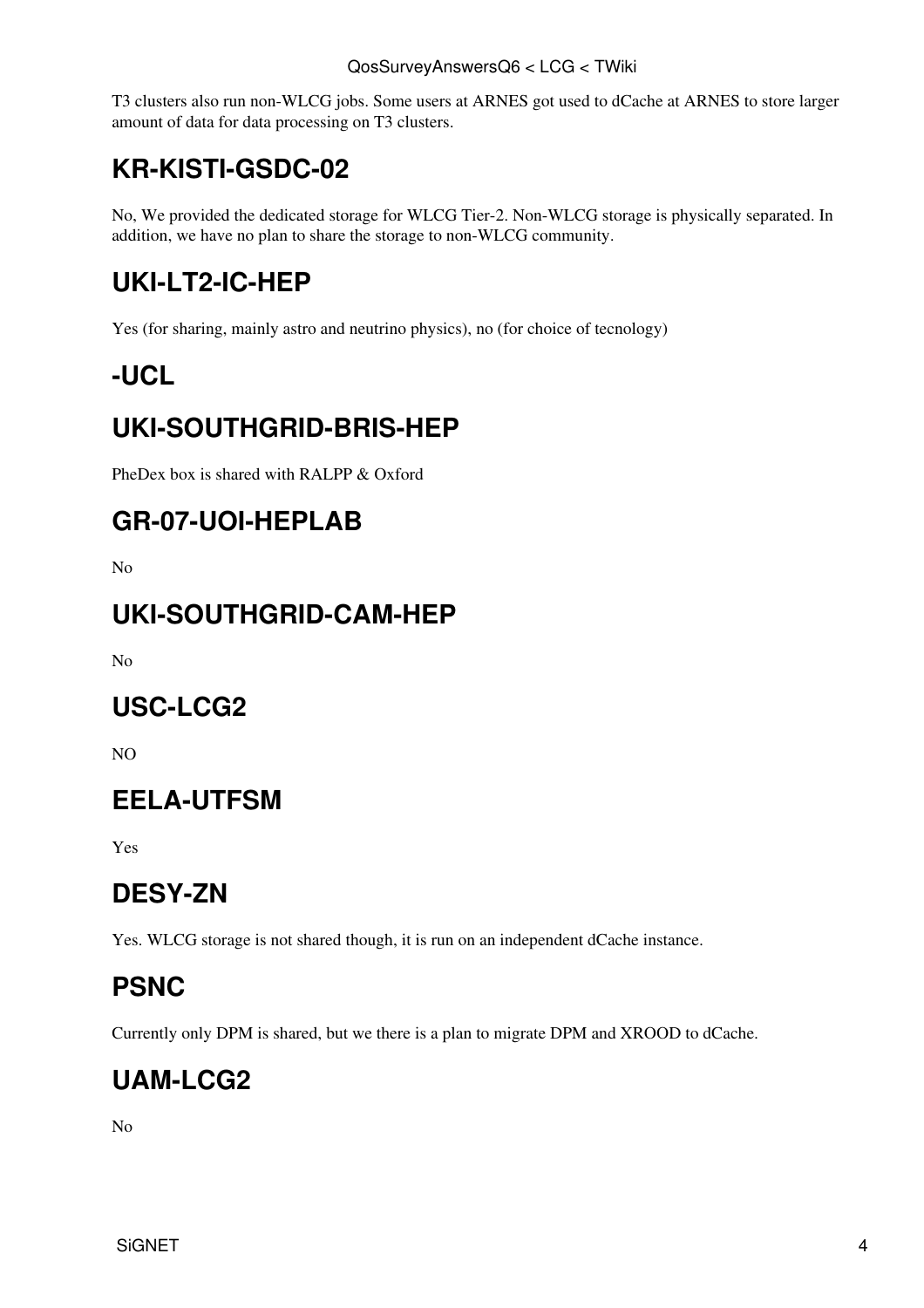## <span id="page-6-0"></span>**T2\_HU\_BUDAPEST**

no

#### <span id="page-6-1"></span>**INFN-Bari**

NO

## <span id="page-6-2"></span>**IEPSAS-Kosice**

No we don't share any of our storage infrastructure

#### <span id="page-6-3"></span>**[IN2P3](https://twiki.cern.ch/twiki/bin/view/LCG/IN2P3)-CC**

Yes clearly, tape system is share by many other experiments and services, disk infrastructure (dcache and xrootd) are also share. Both case, WLCG activity is the bigger, but it is not necessary true for the next years. Site will support some others «big» experiments and we have to consider how we will share the storage infrastructures. Technologies choices have to be enough "generic" to allow us to satisfy the WLCG requirements (of course) but also the requirements of the others. We cannot have a (too) strong relationship between storage infrastructure and storage service.

## <span id="page-6-4"></span>**NONE\_DUMMY**

blah

#### <span id="page-6-5"></span>**WEIZMANN-LCG2**

Yes, we have on Lustre file space supporting WLCG, local ATLAS and non-WLCG users. The non-WLCG users have more modest capacity and performance requirements than WLCG.

#### <span id="page-6-6"></span>**RU-SPbSU**

## <span id="page-6-7"></span>**USCMS\_FNAL\_WC1**

Tier 1 is exclusively WLCG/OSG

#### <span id="page-6-8"></span>**RRC-KI-T1**

No, our storage is WLCG only.

#### <span id="page-6-9"></span>**vanderbilt**

we're by far the biggest user, so it's our decision

#### <span id="page-6-10"></span>**UNIBE-LHEP**

Shared the SE and the ARC cache / scratch with ht2k.org and microboone, all transparent. Would not change the dominant WLCG technologies for accommodating non WLCG communities. The other way around rather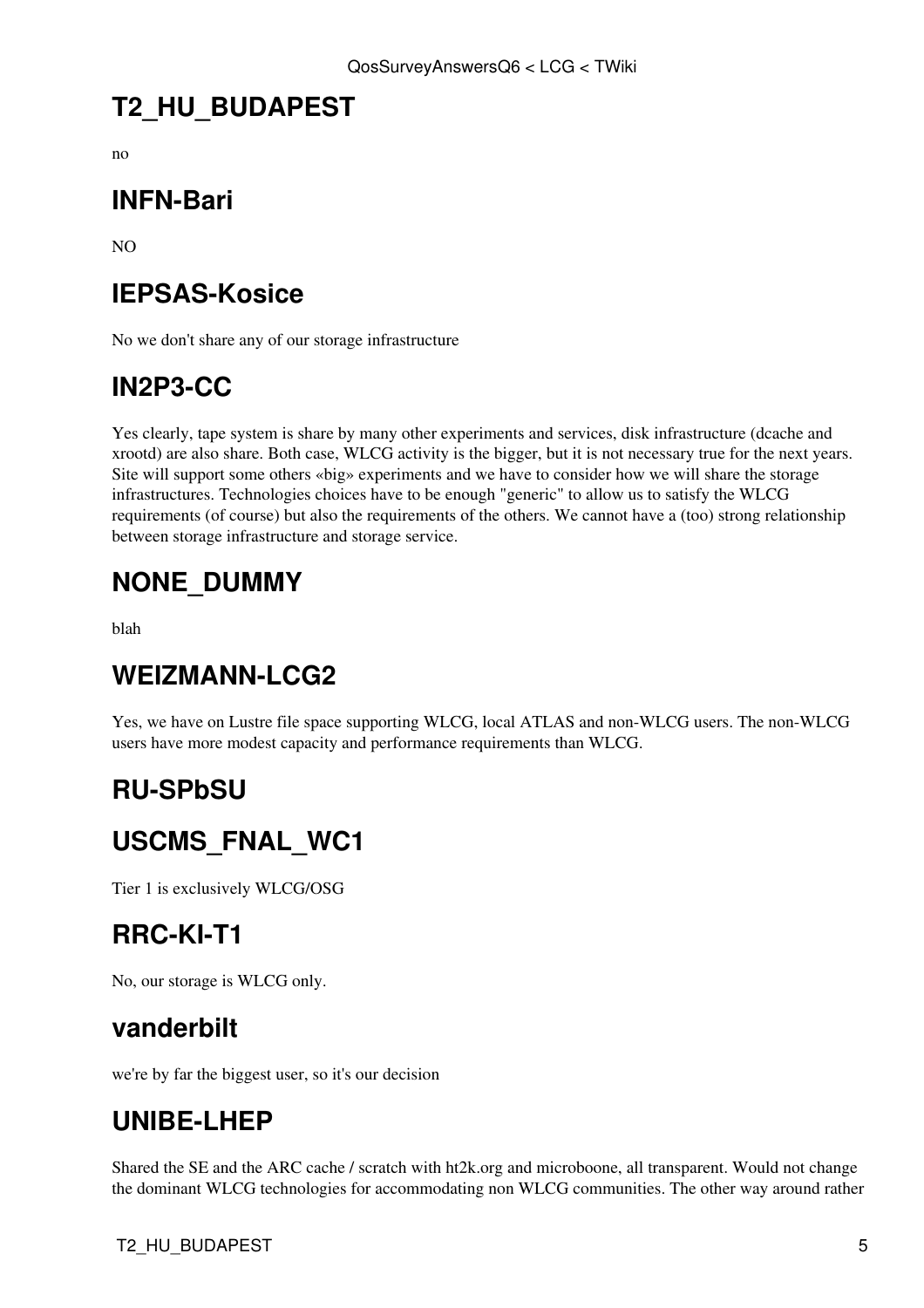## <span id="page-7-0"></span>**CA-SFU-T2**

We have 3 dcache instances (for Atlas, SNO+, [T2K\)](https://twiki.cern.ch/twiki/bin/edit/LCG/T2K?topicparent=LCG.QosSurveyAnswersQ6;nowysiwyg=1). Plus we have a completely separate storage (about 50 PB on disks and 300 PB on tapes) for [ComputeCanada](https://twiki.cern.ch/twiki/bin/edit/LCG/ComputeCanada?topicparent=LCG.QosSurveyAnswersQ6;nowysiwyg=1) general usage. All in the same machine room.

# <span id="page-7-1"></span>**\_CSCS-LCG2**

Yes we share some storage systems. The impact is that we chose systems that can provide (per customer) required performances in a shared environment.

## <span id="page-7-2"></span>**T2\_BR\_SPRACE**

NO

# <span id="page-7-3"></span>**T2\_BR\_UERJ**

No, we do not share our storage.

## <span id="page-7-4"></span>**GSI-LCG2**

Our storage is shared with many local groups from different experiments. Therefore technologies cannot be chosen to fit only our use case.

## <span id="page-7-5"></span>**UKI-NORTHGRID-LIV-HEP**

Yes

## <span id="page-7-6"></span>**CIEMAT-LCG2**

We do (as discussed above). The main impact is our interest in non-GSI authentication methods (especially Kerberos and token-based), and use of standard clients (NFS and [WebDAV](https://twiki.cern.ch/twiki/bin/edit/LCG/WebDAV?topicparent=LCG.QosSurveyAnswersQ6;nowysiwyg=1)). In general, we also use more than one file replica for these communities, since they don't have replicas of data in other sites.

<span id="page-7-7"></span>**a**

## <span id="page-7-8"></span>**T2\_US\_Purdue**

No

#### <span id="page-7-9"></span>**[IN2P3](https://twiki.cern.ch/twiki/bin/view/LCG/IN2P3)-LAPP**

The site provides a unique cluster for all the computing activities: grid (WLCG and EGI VOs) and local activities (batch). Therefore, the distributed file system available across the cluster is shared among all users of the cluster.

## <span id="page-7-10"></span>**TRIUMF-LCG2**

We don't share our storage with other non-WLCG communities; however the Tier-1 centre is co-located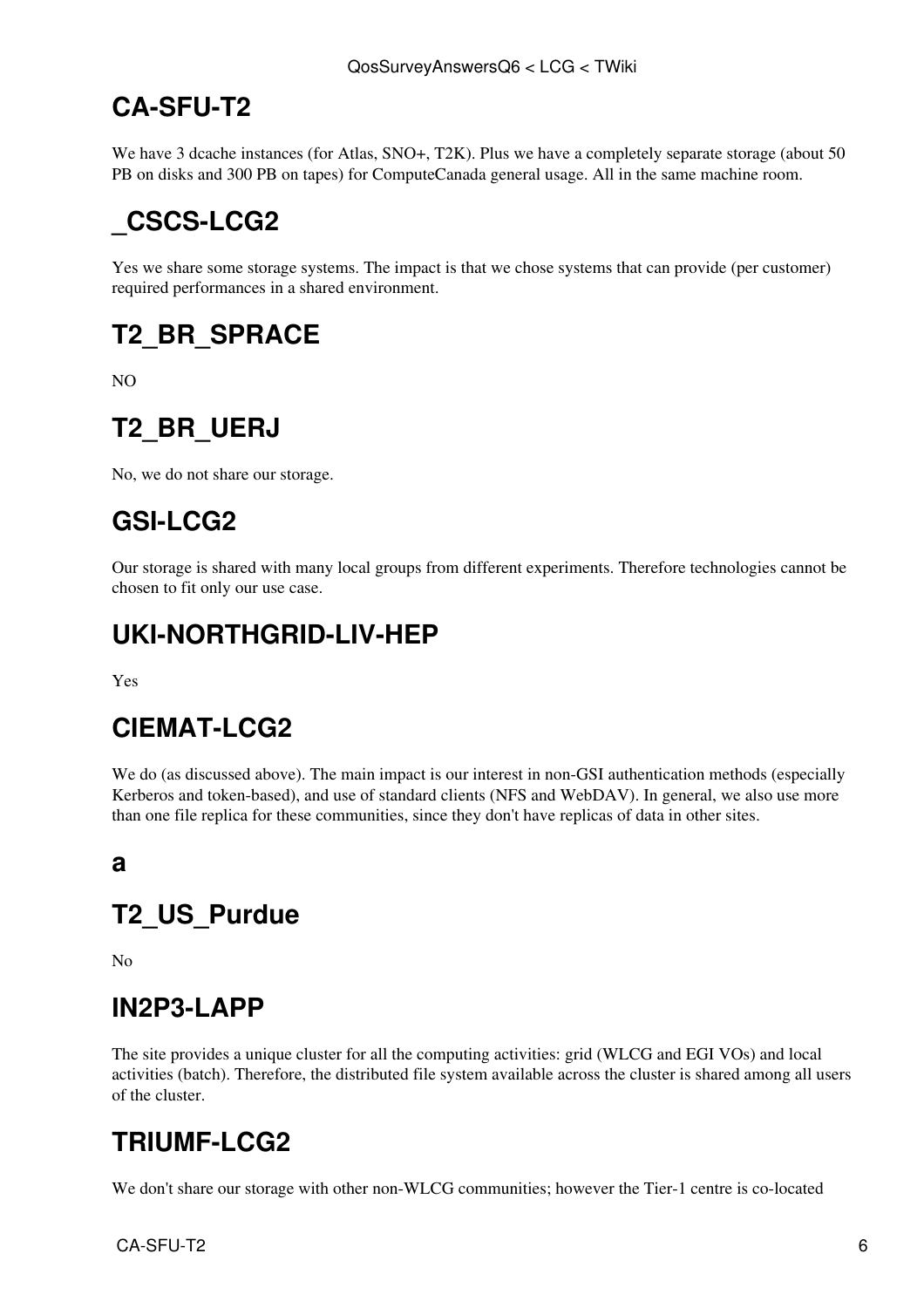#### QosSurveyAnswersQ6 < LCG < TWiki

within a shared data centre facility serving both WLCG (Tier-2) and non-WLCG communities via a common infrastructure for electrical, cooling and wide area networking. The WAN connectivity and capacity are not an issue.

## <span id="page-8-0"></span>**KR-KISTI-GSDC-01**

For the moment, we do not share the storage allocated to ALICE VO with other communities. It is dedicated. If we should share this storage with other VOs, first of all we will consider the operational cost, which means we will choose any storage type or protocol that are mostly compatible with and are easy-to-manage. We have another storages for the other VOs. For this purpose, we procured NAS (network attached storage) and it is shared among different VOs, mostly domestic research communities. Recent NAS storage is easy to manage disk space and we are happy with it.

#### <span id="page-8-1"></span>**GRIF**

Yes, but without impact, other communities are more or less obliged to adapt to WLCG

#### <span id="page-8-2"></span>**[IN2P3](https://twiki.cern.ch/twiki/bin/view/LCG/IN2P3)-CPPM**

share with other egi vo but wlcg vo are much bigger and choice are made according to WLCG

#### <span id="page-8-3"></span>**[IN2P3](https://twiki.cern.ch/twiki/bin/view/LCG/IN2P3)-LPC**

Yes, others VOs are supported

## <span id="page-8-4"></span>**[IN2P3](https://twiki.cern.ch/twiki/bin/view/LCG/IN2P3)-LPSC**

Yes (but few amount)

## <span id="page-8-5"></span>**ZA-CHPC**

no

#### <span id="page-8-6"></span>**JINR-T1**

Yes, no impact

#### <span id="page-8-7"></span>**praguelcg2**

Yes. Impact: still use SRM in our DPM

## <span id="page-8-8"></span>**UKI-NORTHGRID-LIV-HEP**

Yes, local research groups store some data on our DPM service, with local storage servers added to the pool. Access is via standard grid-compatible tools (eg xrootd) but we are dropping this in favour of local storage clusters with more standard POSIX interfaces.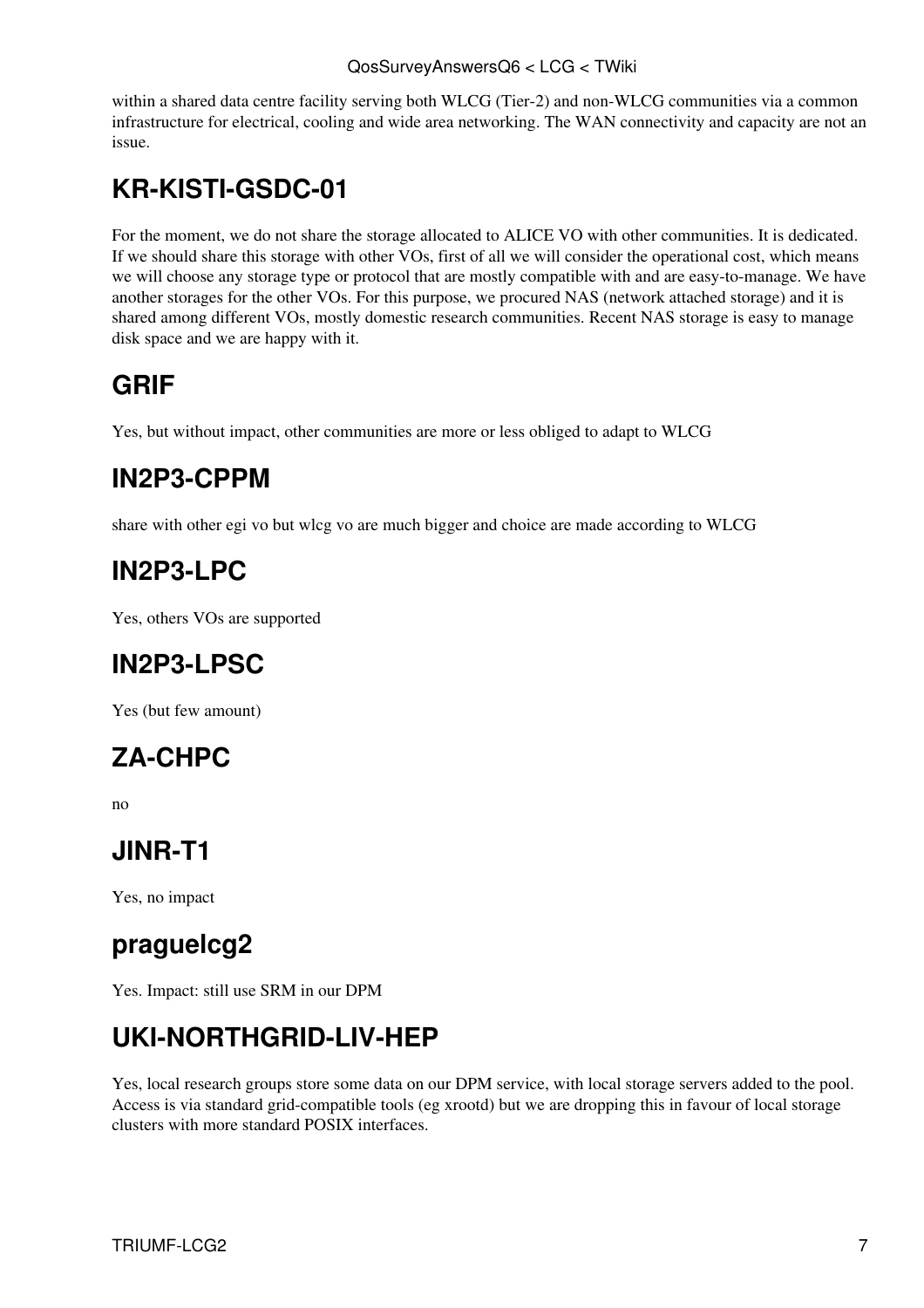#### <span id="page-9-0"></span>**INDIACMS-TIFR**

NO, all of our infrastructure is for WLCG

#### <span id="page-9-1"></span>**TR-10-ULAKBIM**

No.

#### <span id="page-9-2"></span>**prague\_cesnet\_lcg2**

NO

#### <span id="page-9-3"></span>**TR-03-METU**

No

#### <span id="page-9-4"></span>**aurora-grid.lunarc.lu.se**

Yes, our central IBM spectrum scale is a shared storage to all compute notes.

## <span id="page-9-5"></span>SARA-MATRIX\_NKHEF-ELPROD\_NL-T1

yes. none

## <span id="page-9-6"></span>**-UNIBA**

WE do not share our storage infrastructure with other (i.e., non-WLCG) communities.

#### <span id="page-9-7"></span>**DESY-HH**

We explore storage technologies and will continue in the future, especially for archiving.

# <span id="page-9-8"></span>**T3\_PSI\_CH**

## <span id="page-9-9"></span>**SAMPA**

-

Yes, with local user directory, in this case don't have impact in our choice

#### <span id="page-9-10"></span>**INFN-T1**

Yes, we do share our storage infrastructure with other communities (about 40 mainly high energy physics, astrophysics and gravitational waves), many of them are asking for POSIX data access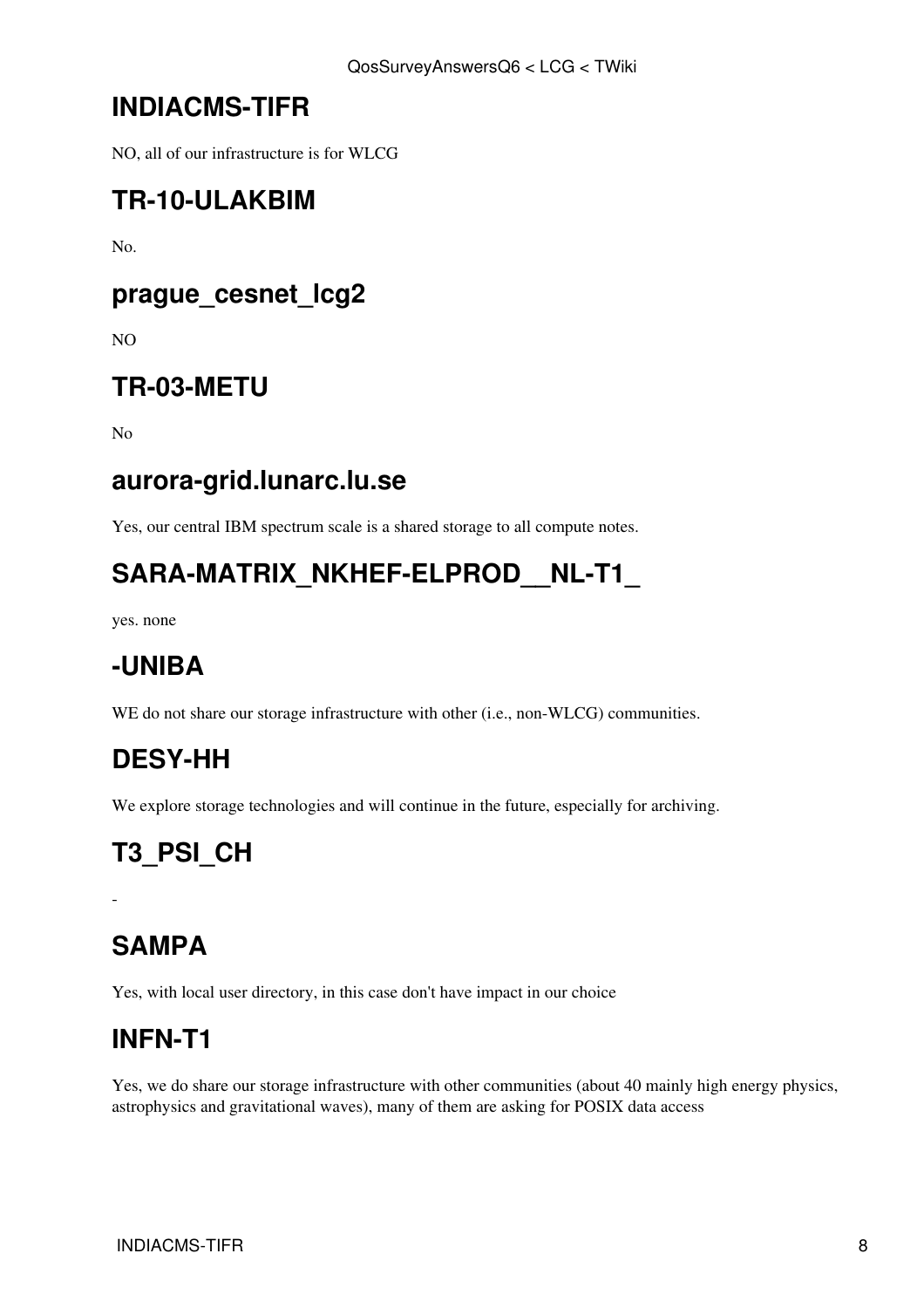## <span id="page-10-0"></span>**GLOW**

We share negligible amount of storage with non-CMS VOs. This doesn't constrain our choice of technologies.

#### <span id="page-10-1"></span>**UNI-FREIBURG**

no

## <span id="page-10-2"></span>**Ru-Troitsk-INR-LCG2**

No

# <span id="page-10-3"></span>**T2\_Estonia**

Our selected technologies (ceph) support other infrastructure quite well and we did not had prefer one to another.

#### <span id="page-10-4"></span>**pic**

We run dCache and support around 15 VOs. Around 75% of the disk space is used by LHC experiments. Each disk server deployed in PIC is used by only one specific VO. This reduces VO destructive interferences in the servers, and we are quite happy with this configuration which is running since several years. Also, the big experiments use their own front-ends to dCache, and small-VOs used generic front-ends. Also SRM is deployed in this way. Hence, there is no real interference among VOs.

## <span id="page-10-5"></span>**ifae**

We run dCache and support around 15 VOs. Around 75% of the disk space is used by LHC experiments. Each disk server deployed in PIC is used by only one specific VO. This reduces VO destructive interferences in the servers, and we are quite happy with this configuration which is running since several years. Also, the big experiments use their own front-ends to dCache, and small-VOs used generic front-ends. Also SRM is deployed in this way. Hence, there is no real interference among VOs.

## <span id="page-10-6"></span>**NCBJ-CIS**

The storage is shared via different services. We never had a problem to find a technology which could support both WLCG and non-WLCG activities.

# <span id="page-10-7"></span>**[RAL-](https://twiki.cern.ch/twiki/bin/view/LCG/RAL)LCG2**

Both Disk and Tape storage services are shared with other communities. Tape is roughly a 50:50 split while disk is currently closer to 80:20 (in favour of the WLCG). The disk contribution from other communities is growing. Other communities do not like using HEP specific solution (e.g. SRM, [XRootD\)](https://twiki.cern.ch/twiki/bin/edit/LCG/XRootD?topicparent=LCG.QosSurveyAnswersQ6;nowysiwyg=1). Our strategy is to provide industry standard APIs from which each community can far more easily build their own layer on top.

# <span id="page-10-8"></span>**T2\_IT\_Rome**

No